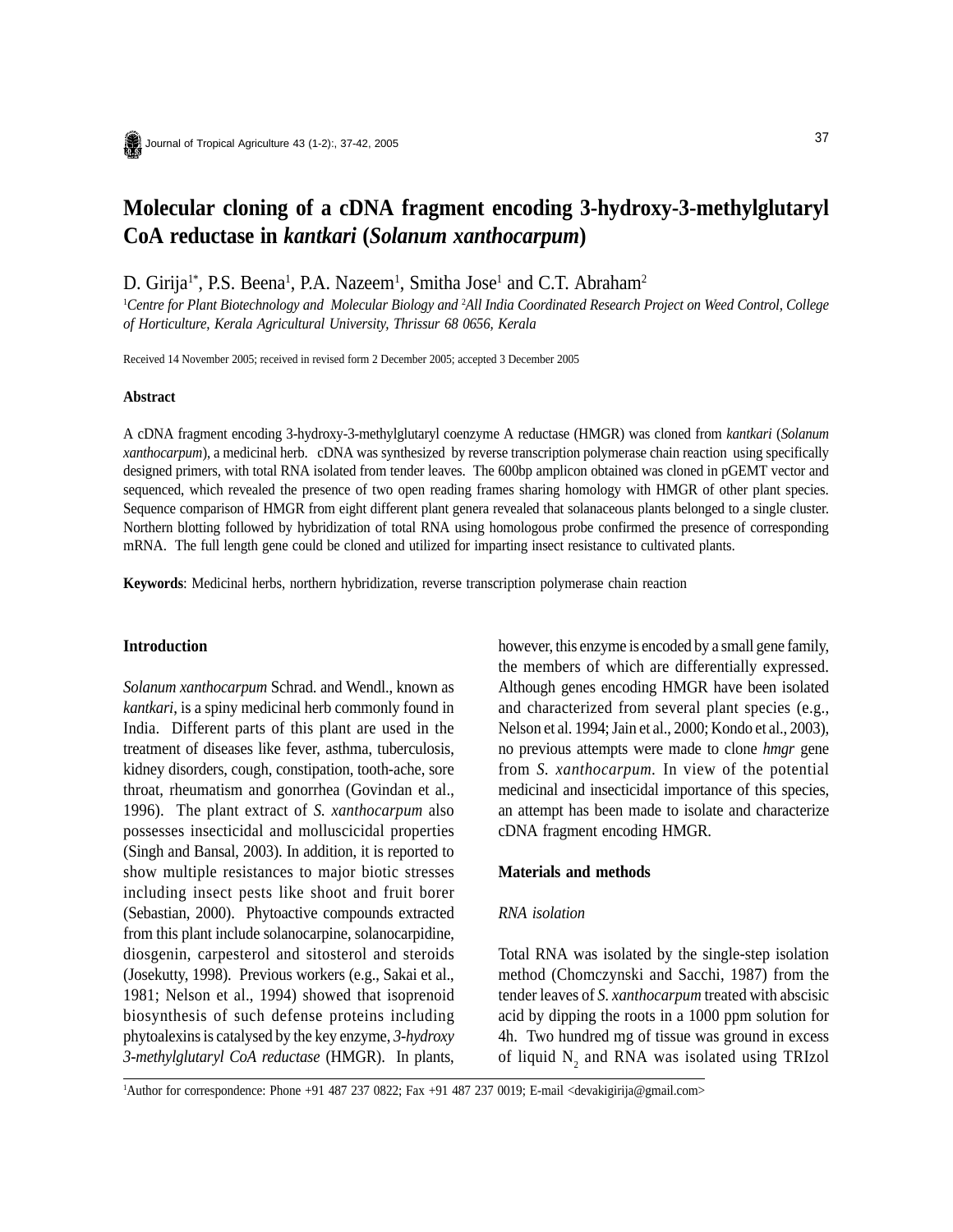reagent (Invitrogen, USA). All glassware and reagents used in the process were treated with 0.1% DEPC and autoclaved. The RNA was separated by 0.8% agarose gel electrophoresis in tris-borate EDTA (TBE) buffer at 5 v/cm for 3 h. Approximate RNA yield was determined using a spectrophotometer (Genesys 5, Spectronic Instruments, USA) by measuring absorbance at 260 nm.

#### *Primer designing and cDNA synthesis*

The mRNA and amino acid sequences for *hmgr* genes from various plant species available in the databank of National Centre for Biotechnology Information (http:/ /www.ncbi.nlm.nih.gov) were used to locate conserved boxes by multiple sequence alignment through CLUSTALW 1.8 and primers with the following sequence were designed.

*hmgr* 3 (forward) 5' ACAGAAGGATGTTTAGTGGCTAG 3' (Tm 63°C) *hmgr*6 (reverse) 5' CTTGCCATCATTTACAGCCTC C 3' (Tm 61°C)

cDNA synthesis was carried out using 2µg total RNA in 50 µl reaction mix using single step reverse transcription polymerase chain reaction (RT-PCR) kit (Qiagen, Germany) in a thermal cycler (MJ Research, USA). First strand synthesis was carried out at  $50^{\circ}$ C for 30 min and second strand synthesis at an annealing temperature of  $58^{\circ}$ C for 1 min. At the end of the run, reaction mix was loaded on 0.8% agarose gel and the amplicon eluted using gel elution kit (Qiagen, Germany) in 25 µl of elution buffer.

#### *Cloning and sequencing*

Three µl of RT-PCR product eluted from gel was ligated with pGEMT vector using pGEM-T Easy Vector (Promega, USA) and transformed into competent cells of *Escherichia coli* DH5α prepared by CaCl<sub>2</sub> treatment. Recombinants were selected through blue-white screening on Luria agar. Presence of the insert in single white colonies was confirmed by PCR with the same primer combination and sequenced using T7 primer at the DNA Sequencing Facility, Delhi University South Campus, New Delhi.

Theoretical analysis of the nucleotide sequence and deduced amino acid sequence was carried out using various algorithms online, e.g., nucleotide sequence analysis included homology search by BLAST (http:// www.ncbi.nlm.nih.gov/blast), restriction analysis (http: //www.seqtool/sdsc.edu/), construction of phylogenetic tree (http://www.ebi.ac.uk/clustalw), amino acid sequence by 'GOR' secondary structure prediction (http://seqtool. sdsc.edu/), InterProscan domain search (http:www.ebi. ac.uk/InterProscan) to locate the functional domains, domain structure analysis by CATH structural database (www.biochem.ucl.ac.uk/bsm/cath) and Kyte & Doolittle hydropathy plot (http:// occawlonline.pearsoned.com).

#### *Northern blotting and hybridisation*

RNA was electrophoresed on 1% denaturing agarose gel in sterile water, containing 10% of 10X MOPS (pH 7.0, 0.2 M MOPS, 50 mM sodium acetate, 10 mM EDTA) and 17.5% formaldehyde. Sample was prepared with RNA 4  $\mu$ l, 5X MOPS 3.12  $\mu$ l, formaldehyde 3.12 µl and deionized formamide 8.88 µl. Sample was heated at 60°C for 7.5 min, cooled in ice for 5 min and 4 µl loading buffer was added (MBI Fermentas, USA) using 1X formamide as running buffer. After a pre-run for 10 minutes in 1X MOPS, samples were loaded and electrophoresed at  $5 \text{ v cm}^{-1}$  for  $3 \text{ h}$ .

The gel was washed and immersed in 100 ml of 10X SSC for 45 minutes with gentle shaking. The separated RNA was transferred on to nylon membrane with 20X SSC overnight, and immobilized on nylon membrane by baking at 80°C for 2 h. The RT-PCR product cloned in pGEMT was reamplified using *hmgr* 3 and 6 primers, <sup>32</sup>P labelled by random primer labeling using random primer labeling kit (Bangalore Genei, India). The nylon membrane was immersed in 30 ml pre-heated prehybridization solution (6X SSC, 2X Denhardt's reagent and  $0.1\%$  SDS) for 4 h at 68 $°C$ . Heat denatured probe was added to 30 ml of preheated hybridization solution (6X SSC, 2X Denhardt's reagent, 0.1% SDS and denatured salmon sperm DNA). Hybridization was allowed to proceed overnight at  $68^{\circ}$ C with gentle shaking. Nonspecifically bound activity was removed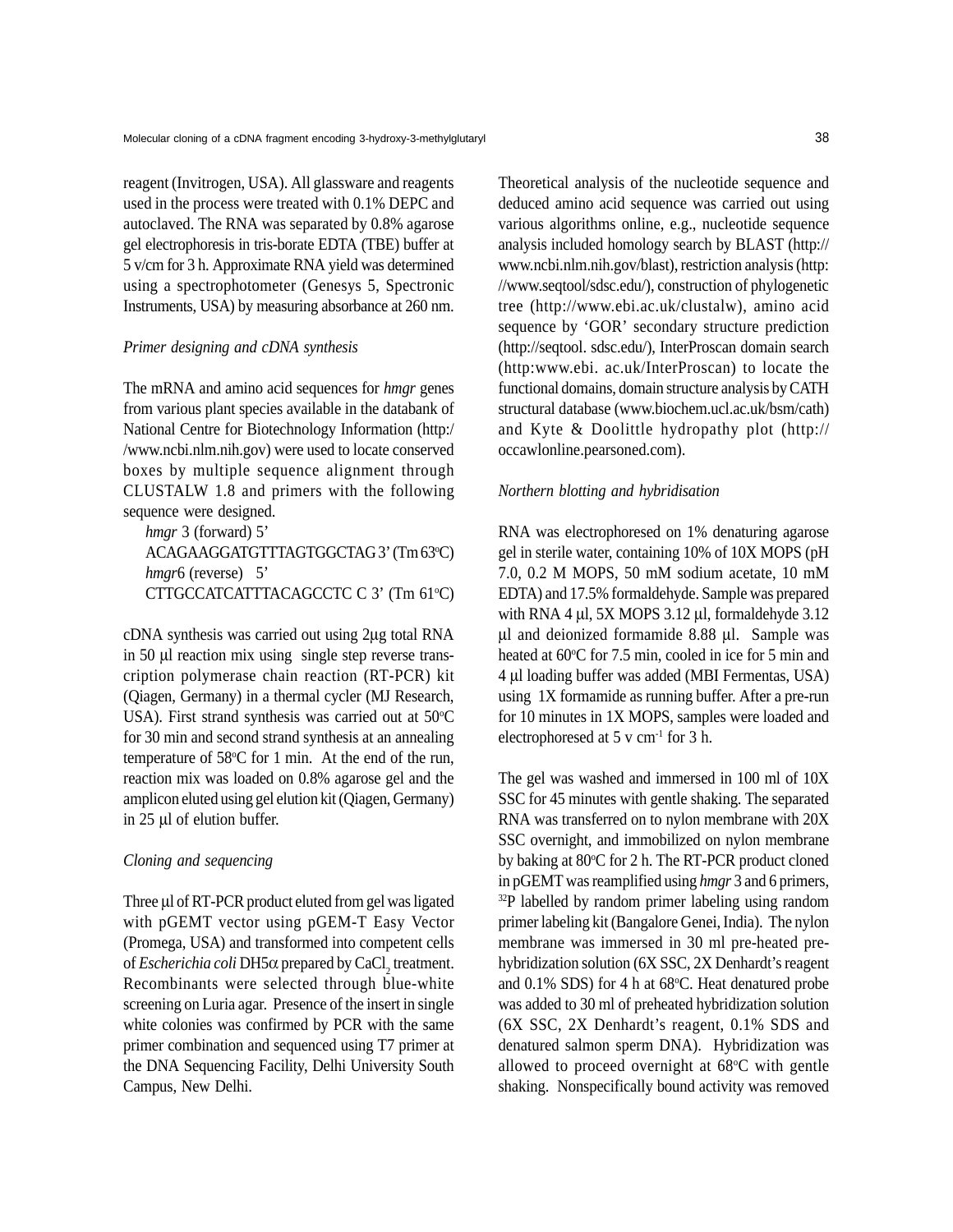by washing the membrane for 20 minutes at room temperature in 1X SSC and 0.1% SDS followed by three washes at  $68^{\circ}$ C in  $0.2X$  SSC and  $0.1\%$  SDS. The membrane was exposed to X-ray film (Kodak) for 48 h at -70°C to develop autoradiograms.

### **Results and discussion**

Total RNA from the leaves of *S*. *xanthocarpum* yielded five intact bands of RNA with no genomic DNA contamination (Figs. 1-3); and the approximate RNA yield was 3µg µl -1. RT-PCR reaction with primer combination *hmgr*3 and *hmgr*6 yielded a single crisp band of 600 bp (Fig. 2), designated as '*sxhmg* 36'.



Fig. 1 Total RNA from *Solanum xanthocarpum*



Fig. 2 RT PCR product with *hmgr* 3 and *hmgr* 6 primers

Plasmids from true recombinants also yielded the same 600 bp amplicon in polymerase chain reaction.

The cDNA fragment cloned length of the insert was 533 bp and had 7 open reading frames. Homology search using translated BLAST (*blastx*) revealed that the longest ORF of 402b (134 amino acid residues) showed more than 90% identity with HMGR in *Lycopersicon esculentum, Nicotiana tabacum* and *Solanum tuberosum* (Table 1). The ORF on  $+2$  strand was 162b (53 amino) acid residues) long and contained stop codon. This ORF also shared homology with HMGR from *N. tabacum, L. esculentum* and *Capsicum annuum*. Generally, plant HMGRs show maximum identity in the C-terminal



Fig. 3 Northern blot analysis a: total RNA on denaturing gel b: autoradiogram

Table 1. Deduced amino acid sequence of ORFs and identity with other plant *hmgr* genes

| <b>ORF</b> |                                 |                 |          | Details of sequences sharing homology |          |
|------------|---------------------------------|-----------------|----------|---------------------------------------|----------|
| position   | Amino acid sequence             |                 |          |                                       |          |
| and length |                                 | Accession       | Identity | Plant species                         | Function |
| in bp      |                                 | No.             | (%)      |                                       | assigned |
| $+3402$    | L R I P S T L R L F L L V F N K | AAB62581        | 93       | Lycopersicum esculentum               |          |
|            | S S R A R L Q S I Q C A I A G K | <b>BAB20771</b> | 93       | Solanum tuberosum                     | hmgr     |
|            | NLYRDLASTGDAMGM                 | AAQ11737        | 92       | Datura stramonium                     |          |
|            | N M V S K G V Q N V L D Y L Q   | AAD28179        | 90       | Capsicum annum                        |          |
|            | N E Y P D M D V M G I S G N F   | AAB87727        | 88       | Nicotiana tabacum                     |          |
|            | C S D K K P A A V N W I E G R   | AAT52222        | 85       | Catharanthus roseus                   |          |
|            | G K S V V C E A I I K E E V V K | AAB69726        | 81       | Camptotheca acuminata                 |          |
|            | K V L K T E V A A L V E L N M   |                 |          |                                       |          |
|            | LKNLTGSAMA                      |                 |          |                                       |          |
| $+2162$    | M T R A P V V R F A T A K R A   | AAL16927        | 87       | Lycopersicum esculentum               | hmgr     |
|            | AEMKFFVEDPINF<br>E T L          | AAA93498        | 90       | Solanum tuberosum                     |          |
|            | S S C V Q Q I K Q I C K I T E H | AAQ11737        | 63       | Datura stramonium                     |          |
|            | SMCYSW                          | AAD28179        | 65       | Capsicum annum                        |          |
|            |                                 | AAL54879        | 61       | Nicotiana tabacum                     |          |
|            |                                 | AAT52222        | 59       | Catharanthus roseus                   |          |
|            |                                 | AAB69726        | 81       | Camptotheca acuminata                 |          |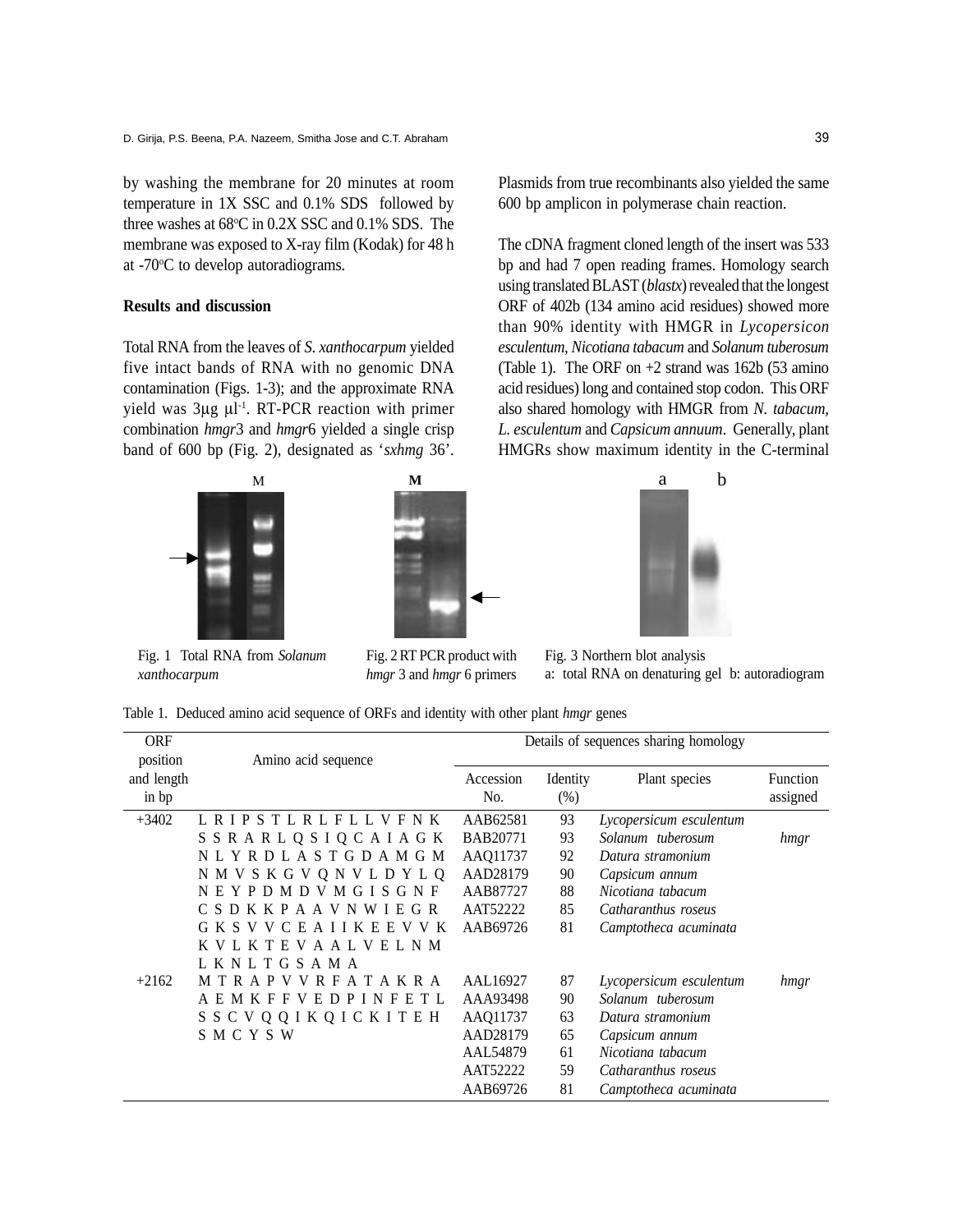catalytic region and the membrane spanning region (Denbow et al., 1996).

Restriction analysis of the nucleotide sequence (GenBank Accession No: AAP15468) revealed that many of the commonly used restriction enzymes (*Eco*RI, *Eco*RV, *Hind*III, *Pst*I, *Sau*3AI and *Sma*I) did not have recognition sequences within. However, the enzyme *Alu*I had three sites, *Mbo*I two sites and *Bam*HI, *Dpn*I, *Hha*I, *Hinc*II and *Sac*I had one site each within the cloned sequence (Fig. 4). Eight plant genera sharing

Analysis of the amino acid composition showed that histidine residues were absent (Table 2). Generally among the members of HMGR family two histidine residues are conserved. One residue is transiently protonated during the conversion of HMG CoA to mevalonate (Liscum et al., 1985). Glycine that plays an important role in the maintenance of secondary structure constituted 6.21 mol% (10 residues). Cysteine residues, constituting 2.48 mol%, are important in the active site since HMGR is known to require high concentration of thiol-reducing agents (Liscum et al.,



Fig. 4. Restriction map of *sxhmg 36*

homology with *S. xanthocarpum hmgr* gene showed that plants belonging to family Solanaceae, formed a single major cluster with two sub-clusters, implying genetic similarity among them (Fig. 5).



Fig. 5. Dendrogram of eight genera of plants sharing homology with *S. xanthocarpum* from sequence comparison of *hmgr* gene in BLAST

|                      |  | Table 2. Amino acid composition of HMGR protein in |  |  |
|----------------------|--|----------------------------------------------------|--|--|
| Solanum xanthocarpum |  |                                                    |  |  |

| Amino acid    | No. of residues | Mol(%) |
|---------------|-----------------|--------|
| Alanine       | 16              | 9.94   |
| Arginine      | 8               | 4.97   |
| Asparagine    | 10              | 6.21   |
| Aspartic acid | 7               | 4.35   |
| Cysteine      | 4               | 2.48   |
| Glutamic acid | 10              | 6.21   |
| Glutamine     | 4               | 2.48   |
| Glycine       | 10              | 6.21   |
| Histidine     | 0               | 0.00   |
| Isoleucine    | 7               | 4.35   |
| Leucine       | 13              | 8.07   |
| Lysine        | 13              | 8.07   |
| Methionine    | 10              | 6.21   |
| Phenylalanine | 8               | 4.97   |
| Proline       | 4               | 2.48   |
| Serine        | 11              | 6.83   |
| Threonine     | 6               | 3.73   |
| Tryptophan    | 1               | 0.62   |
| Tyrosine      | 3               | 1.86   |
| Valine        | 16              | 9.94   |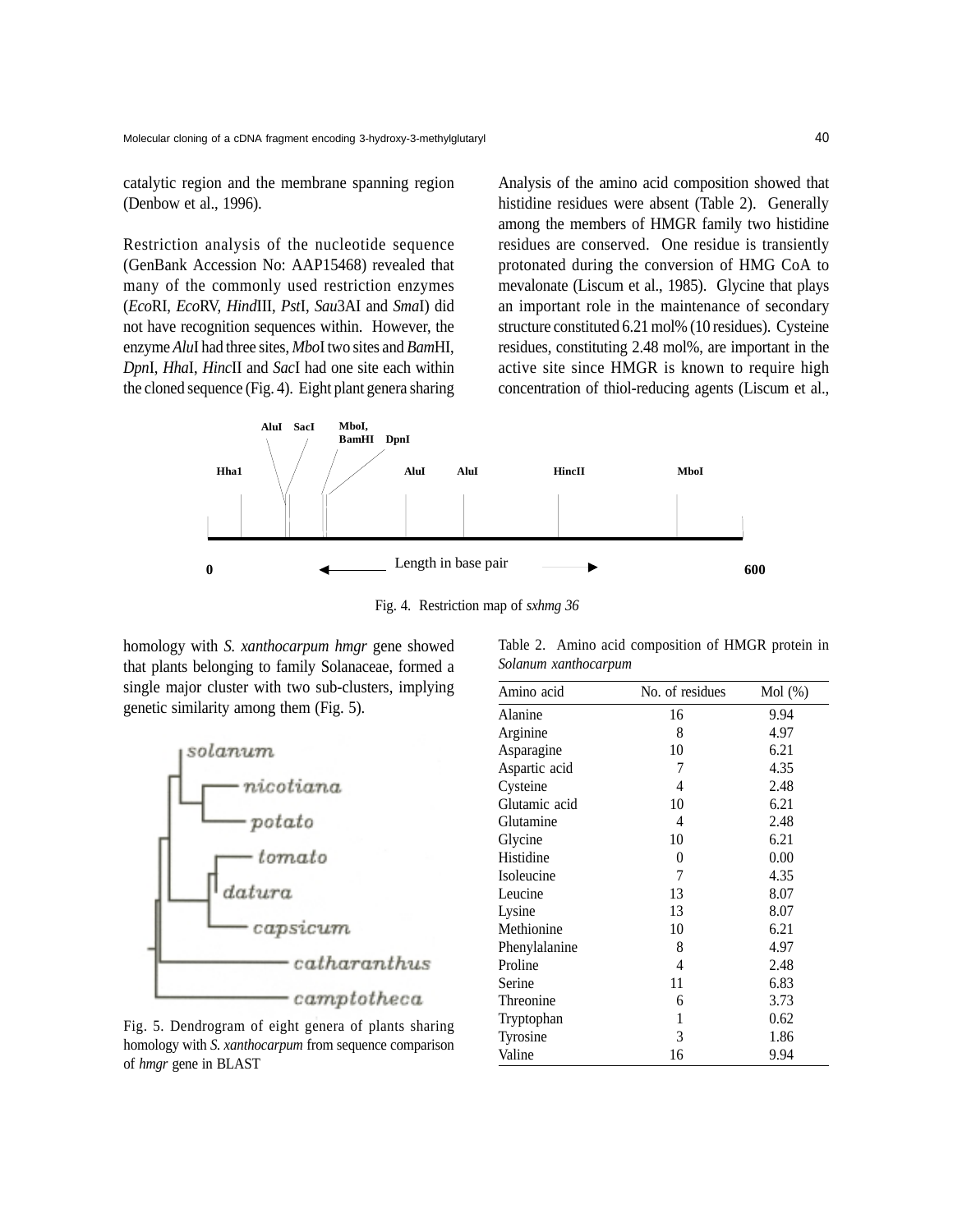D. Girija, P.S. Beena, P.A. Nazeem, Smitha Jose and C.T. Abraham

1985). Asparagine residues associated with glycosylation sites made up 6.21%.

Secondary structure analysis of the deduced amino acid sequence by GOR algorithm indicated that the protein consisted of 45%  $\alpha$ -helix, 37% random coils and 18% β-sheets (Fig. 6). Motif scan of deduced amino acid sequence revealed presence of two motifs viz. HMGR signature 1 and HMGR family profile (Table 3). A comparison of the CATH structural database indicates oxido-reductase domain and domain 2 of HMGR chain A. These are similar to conserved regions in HMGR class I (containing N-terminal membrane region) and class II (soluble due to lack of membrane region), upon hybridization under stringent conditions with 32P labelled homologous probe revealed positive signal in the autoradiogram (Fig. 3) confirming the presence of mRNA corresponding to HMGR protein.

In view of the multiple resistance of the plant to major biotic stresses, especially to insects, besides the medicinal properties of plant extracts, cloning *hmgr* gene from *S. xanthocarpum* and incorporating the same through genetic transformation would be useful in improving the biotic stress tolerance of cultivated plant species. In particular, attempts may be made for isolation of the fulllength gene and cloning it under a strong constitutive or tissue-specific promoter, for better expression of the gene.

| Sequence LLRDGMTRAP VVRFATAKRA AEMKFFVEDP INFETLSLVF NKSSRFARLQ                                                                     |
|-------------------------------------------------------------------------------------------------------------------------------------|
| Sequence SIQCAIAGKN LYMRFSCSTG DAMGMNMVSK GVQNVLDYLQ NEYPDMDVMG<br>Structure HHHHHHCCCC EEEEEEEEEE CCCEEEEEEC CCHHHHHHHC CCCCCCEEEE |
| Sequence ISGNFCSDKK PAAVNWIEGR GKSVVCEAII KEEVVKKVLK TEVAALVELN                                                                     |
| Sequence MLKNLTGSAM A<br><b>Structure HHHCCCCCEE C</b>                                                                              |
|                                                                                                                                     |

Fig. 6. Secondary structure of HMGR protein in *S. xanthocarpum* (H-α-helix, C-Random coils, E-β-Sheets)

predominant in eukaryotes and prokaryotes respectively (Goldstein and Brown, 1990)

No putative transmembrane regions could be detected in the amino acid sequence by the Kyte & Doolittle hydropathy plot. This could be because the N-terminal portion of the protein was not represented in the cloned sequence. In plant HMGRs two transmembrane regions are generally present anchoring the enzyme to endoplasmic reticulum (Basson et al., 1988). The denaturing gel stained with ethidium bromide confirmed the presence of RNA. Northern blotted nylon membrane

## **Acknowledgements**

The first author is grateful to Dr. K.C. Bansal, Professor, NRCPB, IARI, New Delhi and Dr. M.G. Purushothama, Senior Scientist, RGCB, Thiruvananthapuram, for technical guidance.

# **References**

Basson, M.E., Thorsness, M., Finer-Moore, J., Stroud, M.R. and Rine, J. 1988. Structural and functional conservation between yeast and human *3-hydroxy-3-methyl glutaryl*

Table 3. Details of motifs in deduced amino acid sequences of HMGR in *Solanum xanthocarpum*

| Motif               | Position | Description                                                  |
|---------------------|----------|--------------------------------------------------------------|
| HMG CoA Reductase 1 | 64-78    | Hydroxy methyl glutaryl coenzyme A reductases signature 1    |
| HMG CoA Reductase 4 | 1-161    | Hydroxy methyl glutaryl coenzyme A reductases family profile |